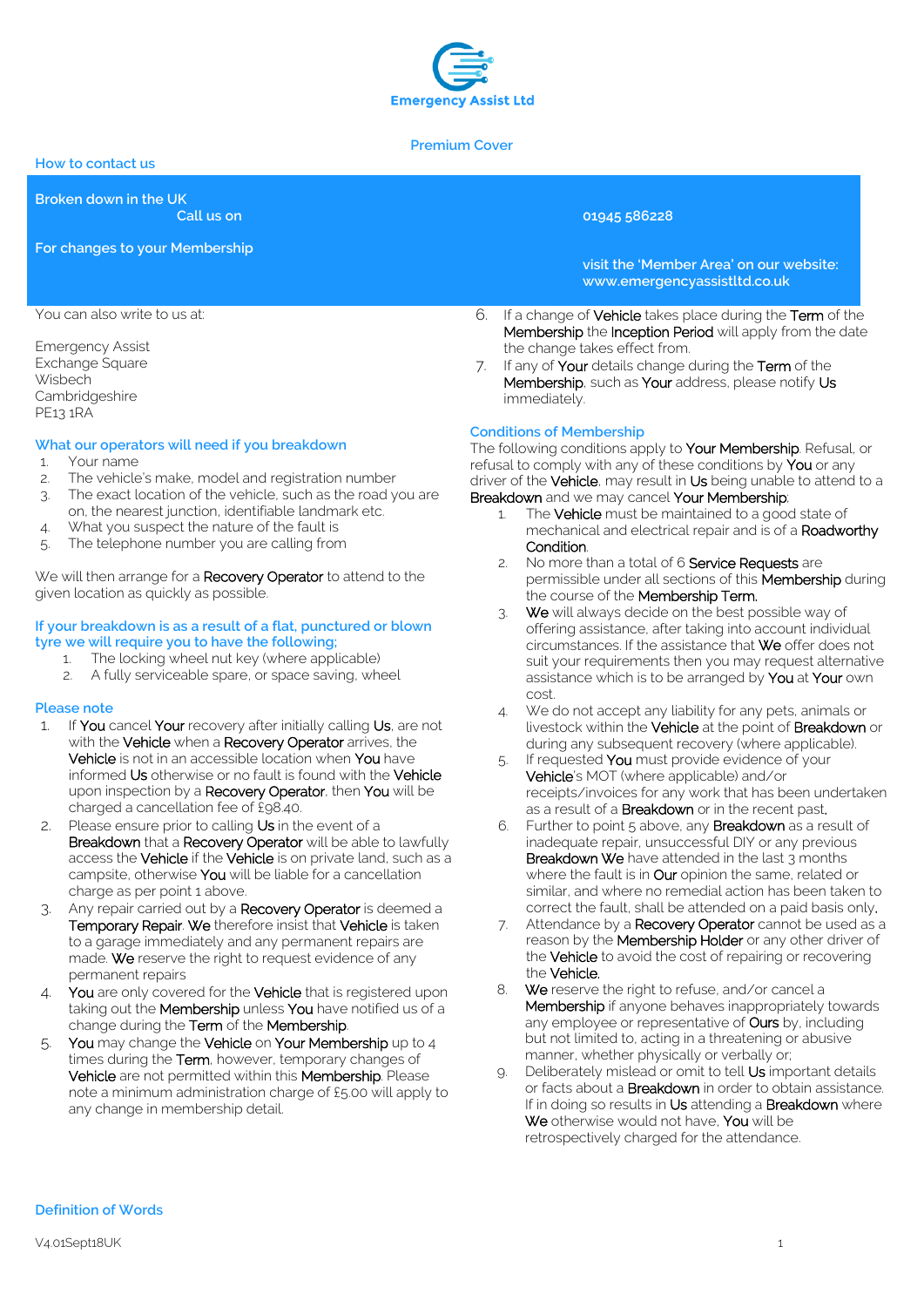Within this Membership Wording certain words have a special or specific meaning. These words will appear throughout this Membership Wording in bold type and start with a capital letter

## Accident

Means where the **Vehicle** is involved in an incident that happens unexpectedly and unintentionally.

## Breakdown / Broken Down

Means the Vehicle has ceased to function as a result of an electrical or mechanical failure, including the failure of the Vehicle's battery and/or tyres, but not as a result of fire, flood, theft or act of vandalism. This also extends to Misfuelling. The failure of a component (e.g. heating or air condition system) does not constitute a **Breakdown** unless it results in the Vehicle ceasing to function. The illumination of any of the Vehicle's warning lights does not constitute a Breakdown. In this instance, You need to make Your way to a place of repair, and any **Breakdown** cover within this Membership will not apply.

# Caravan / Trailer

Means any caravan or trailer that adheres to the following specifications:

|                       | $\sim$                                               |                      |
|-----------------------|------------------------------------------------------|----------------------|
| Weiaht (aross)<br>Max | Max Lenath                                           | Width<br>Max         |
| 3.5 tonnes            | 7.0 metres (23 feet) excluding draw bar and coupling | 2.44 metres (8 feet) |
|                       |                                                      |                      |

**Excess** 

Means the first amount that You must pay towards any Service Request.

Please note: In the event of a Breakdown you will be charged the amount of excess shown on Your Membership Details for each Service Request in order for one of our Recovery Operators to attend. Additional information can be found on Your Membership Details.

#### Home

Means the address where the Membership Holder lives permanently as shown on Your Membership Details

# • Inception Date

Means the date with which your Membership commences as stated on Your Membership Details.

#### **•** Inception Period

Means a period of 48 hours from the Inception Date before You, or anyone driving the Vehicle, is able to make a Service Request on this Membership.

#### **•** Market Value

Means a reasonably determined value for Your Vehicle, using recognised industry data, based upon, but not limited to, vehicles of an equivalent age, make, model and mileage.

## • Membership

Means the terms and conditions contained herein, along with Your Membership Details, which forms the basis of the agreement between Us and You.

#### • Membership Holder

#### Means the person named on the **Membership Details**

# • Membership Details

Means the document containing important information about Your Membership which must be read in conjunction with the

# Membership Wording.

• Membership Wording

Means this document and the terms and conditions contained herein.

# • Misfuel / Misfuellina

Means where the Vehicle has been fuelled with an incorrect fuel type.

#### Non-Commercial Use

Means the Vehicle is used solely for personal reasons and not in conjunction with any delivery service or service involving carriage of goods or being used for public or private hire..

#### • Recovery Operator

Means any person appointed or instructed by Us to provide breakdown assistance services on our behalf.

#### • Roadworthy Condition

Means that the Vehicle has been maintained in line with the manufacturer's guidelines, holds a current UK MOT certificate where appropriate and there are no known faults with the Vehicle.

# **•** Service Request

Means any request for assistance, service or a benefit under any section of this Membership.

#### • Temporary Repair

Means a repair affected at the roadside by a Recovery Operator

# Term

Means the duration of this Membership, which is for 12 months, commencing from the Inception Date as stipulated on Your Membership Details

# **•** Territorial Limits

Means England, Scotland, Wales, Northern Ireland, Jersey, Guernsey and the Isle of Man.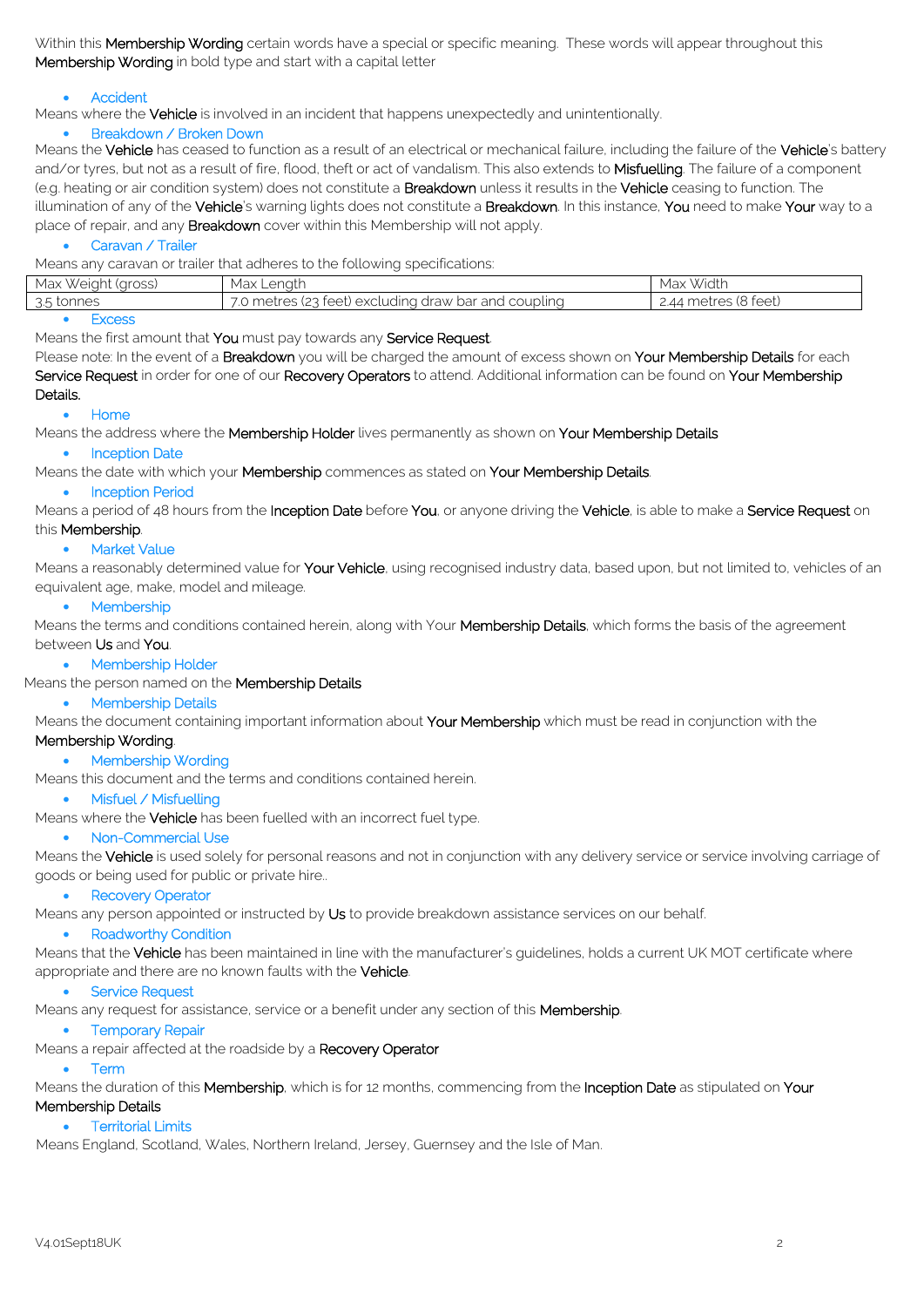## Vehicle

Means any private car, van, motorcycle or moped which complies with the following specifications and is used for Non-Commercial Use. Please note that Campervans and Motorhomes are excluded from this membership

| Max Weight<br>' (aross) | Max'<br>: Lenath           | Width<br>Max                                                              |
|-------------------------|----------------------------|---------------------------------------------------------------------------|
| 3.5 tonnes              | .5 metres (18 feet)<br>ี ั | '75 feet)<br>$\cap$ metres ( $\mu_{\alpha}$ )<br>$\overline{\phantom{a}}$ |

We / Us / Our

Means Emergency Assist Limited of Exchange Square, Wisbech, Cambridgeshire, PE13 1RA

• You / Your

Means the person named on the Membership Details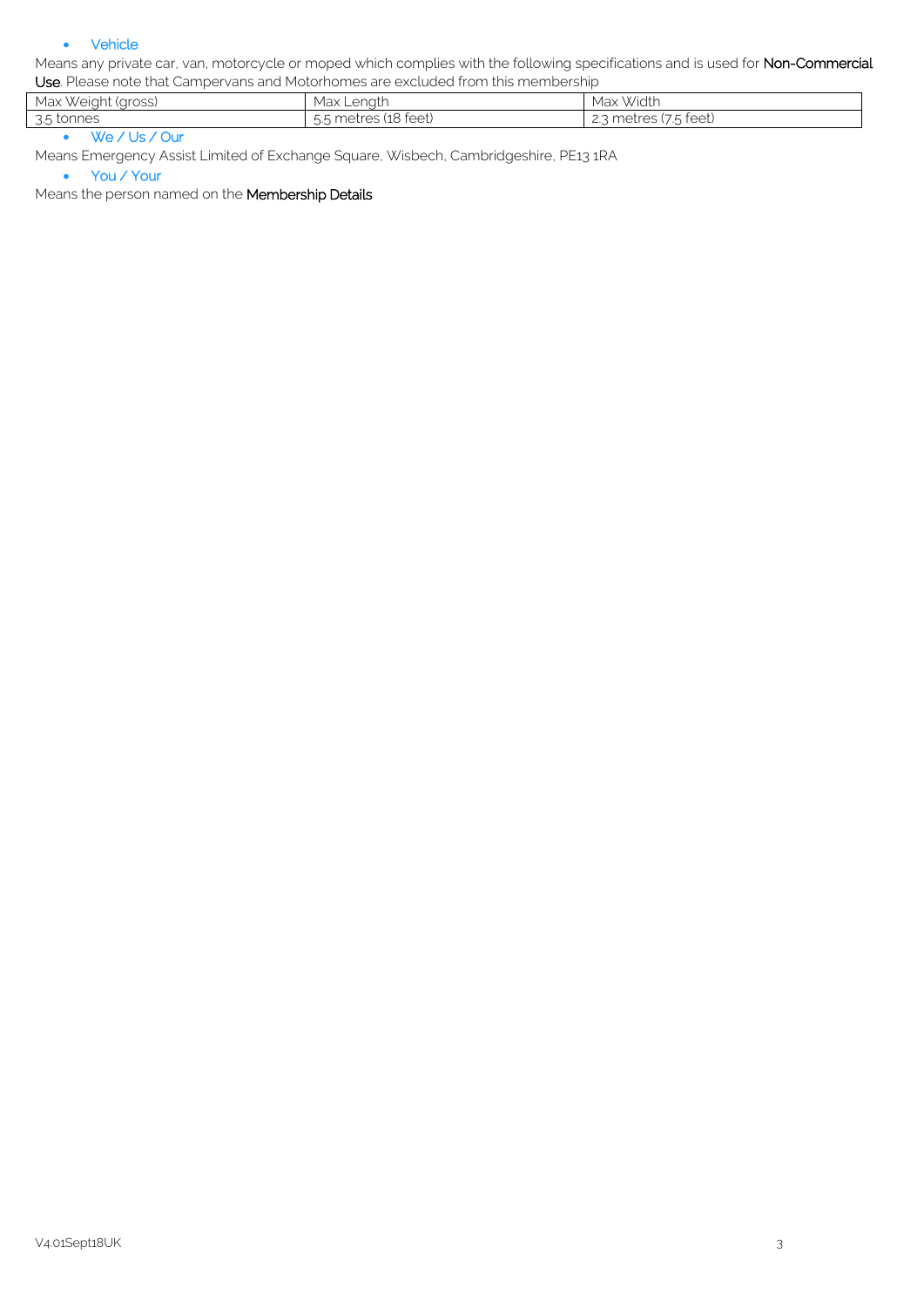## **Your Membership**

**Sub Section A)** If Your Vehicle has Broken Down within the United Kingdom, and is within 1/4 mile of Your Home as established by Us, or at the Home address as per Our most recent records, we will instruct a Recovery Operator to either;

- 1. Attend the scene of the **Breakdown** and where possible carry out a Temporary Repair, and/or,
- 2. Recover the **Vehicle** to a suitable garage straight away. The garage maybe chosen by **You** however must be within a 25 mile radius of the site of the Breakdown as measured by Us.

Important: In the event the Breakdown is as a result of a flat. blown or punctured tyre the following will apply:

- 1. If You have an accessible and serviceable spare, or space saver wheel, along with any relevant locking wheel nut key (where applicable), a Recovery Operator will replace the wheel.
- 2. If neither the relevant locking wheel nut key is present or an accessible and serviceable spare, or space saver wheel, then We shall source a mobile tyre fitter (where available) to attend. The call out charge of this shall be covered within Your Membership, but the cost of any parts or tyre(s) required will be at Your cost.
- 3. Where a mobile tyre fitter is unable to be sourced We shall recover Your Vehicle to the nearest garage able to effect a repair. This is where **Our** assistance will end.

**Sub Section B)** If Your Vehicle has Broken Down within the Territorial Limits of this Membership, and more than 1/4 mile from Your Home as established by Us, We will instruct a Recovery Operator to either;

- 1. Attend the scene of the Breakdown and where possible carry out a Temporary Repair, or,
- 2. Recover the **Vehicle** to a suitable garage straight away.

One of the above options will be arranged by Our experienced team with all factors taken into consideration, such as, but not exhaustive to; the time of day, type of repair required, number of passengers, Your location.

Important: In the event the Breakdown is as a result of a flat, blown or punctured tyre the following will apply:

- 1. If You have an accessible and serviceable spare, or space saver wheel, along with any relevant locking wheel nut key (where applicable), a **Recovery** Operator will replace the wheel.
- 2. If neither the relevant locking wheel nut key is present or an accessible and serviceable spare, or space saver wheel, then We shall source a mobile tyre fitter (where available) to attend. The call out charge of this shall be covered within Your Membership, but the cost of any parts or tyre(s) required will be at Your cost.

3. Where a mobile tyre fitter is unable to be sourced We shall recover Your Vehicle to the nearest garage able to effect a repair. This is where **Our** assistance will end.

**Sub Section C)** If We are unable to carry out a Temporary Repair to the Vehicle We will decide based upon whichever is geographically closest to the site of **Breakdown**, as measured by Us, one of the following:

- 1. To recover the Vehicle, and any Caravan or Trailer where applicable, the driver and up to 4 passengers to the nearest suitable garage able to effect a repair
- 2. Your intended onward destination
- 3. Your Home

**Sub Section D)** In the event that Your Vehicle is recovered to a suitable garage and repairs cannot be carried out on the same calendar day, then You will be offered one of the following at Our discretion;

- 1. The cost of alternative road or rail travel for the driver and up to 4 passengers to one destination within the Territorial Limits of this Membership. This will also include a return journey for one person to collect the Vehicle upon completion of repairs.
- 2. The cost of one night's accommodation, excluding food and drink, for the driver and up to 4 passengers. This is limited to a maximum of £40 per person or £200 for all persons.
- 3. The cost of a suitable hire car for one day up to a maximum of £50

Important: The above options are at Our discretion and subject to our approval. Each of the available options is on a reimbursement basis only and will not be paid for in advance by Us. Receipts and/or invoices can be sent to us at the address or email on page 1 of this document.

The maximum payable for any Service Request from any one Breakdown, including any reimbursement costs, is £1500.00, or the current Market Value of the vehicle, whichever is lower.

# What is not covered

- 1. Labour charges in excess of one hour of the Recovery Operator arriving at the scene of the Breakdown.
- 2. The Excess shown in your Membership Details
- 3. The cost of any parts required to repair Your Vehicle
- 4. Any Breakdown as a result of an Accident.
- 5. Any Breakdown from a fault where We have previously attended for that fault, or a related fault in Our opinion, and as a result of a Temporary Repair affected by Us, or insistence by Us that garage attention is immediately required, further garage attention and subsequent repairs have not been sought. This does not apply in the event of a secondary **Breakdown** during the same journey as long as the intended destination was a garage or other place of repair and no other.
- 6. Any Service Request for any broken glass
- 7. Any Service Request as a result of Misfuelling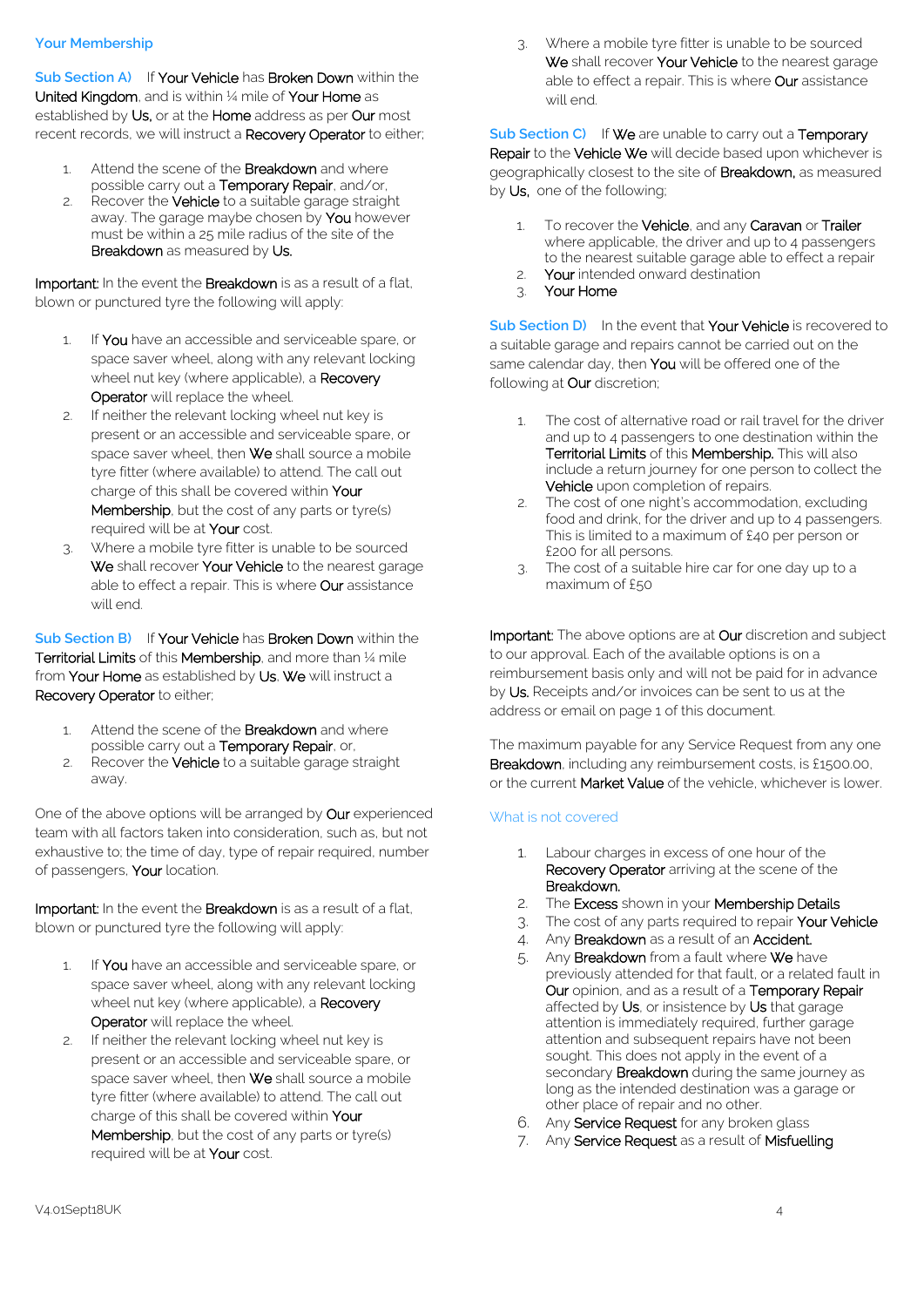- 8. Any **Service Request** where the **Vehicle** is immersed in mud, snow, sand or water. This also extends to any Breakdown as a result of contact with the above.
- 9. Any Service Request as a result of keys becoming locked in the **Vehicle**, keys being damaged in any way, lost or issue with key fobs or immobiliser keys.
- 10. Any **Breakdown** as a result of a slipped chain on a motorcycle, moped, scooter or other chain driven Vehicle.
- 11. Recovery of Your Vehicle to more than one destination including a second recovery or attendance by a Recovery Operator as the original destination was not able to accept Your vehicle for any reason.
- 12. Any Vehicle which is already at a garage or other place of repair
- 13. Where We can evidence that this Membership is being used by the Membership Holder or any other driver of the Vehicle to avoid the cost of repairing or recovering the Vehicle or where a known fault existed with the Vehicle prior to the Inception Date.
- 14. Any Caravan or Trailer is not covered in the event of a Breakdown.
- 15. Any hire car arranged by Us where You do not comply with the usual terms and conditions of the hire car company.
- 16. We will not cover the cost of;
	- i. delivery or collection of the hire car including the cost of any fuel in doing so
	- ii. any fuel consumed by You or any other driver during the period of hire
	- iii. any insurance excess payable under insurance for the replacement car
- 17. We will not supply a hire car of any specific make, model or type, or specially adapted vehicles or those with a tow bar.
- 18. We will not cover the cost of any food and/or drink incurred by You or any other driver or any passengers.
- 19. The maximum payable for any Service Request from any one **Breakdown**, including any reimbursement costs, is £1500.00, or the current Market Value of the vehicle, whichever is lower.

# **General Exclusions**

The following exclusions apply to all sections of Your Membership;

- 1. Any Service Request made within the Inception Period
- 2. The Excess shown in your Membership Details
- 3. If the Vehicle is not in a Roadworthy Condition at the time of Breakdown.
- 4. No Service Request is eligible as a result of an Accident.
- 5. No Service Request is eligible as a result of running out of fuel, including but not limited to, petrol, diesel, electrical charge or hydrogen.
- 6. Any Service Request resulting from the Vehicle's lights, radio or any chargers being left on unintentionally, or otherwise, by anyone.
- 7. Any Vehicle that is being used, or has been modified for use, in motor racing, rallies, speed or endurance events, or for anything other than Non-Commercial Use.
- 8. Any Vehicle which requires specialist repairs as a result of modification of any kind unless previously agreed by Us.
- 9. Any liability or consequential loss being placed, or charged, upon Us as a result of assistance being provided by a Recovery Operator.
- 10. A garage or other place of repair undertaking work on Your Vehicle will be acting as an agent on Your behalf and as such We bear no responsibility or liability for any advice, work or action undertaken, or given, by them.
- 11. Any charges incurred by You prior to notification of Breakdown to Us.
- 12. Any campervan or motorhome.
- 13. The cost of any parts, components, lubricants or materials required to repair Your Vehicle
- 14. The reimbursement of any charges for food, drink, telephone calls, fuel, oil or any other incidental expenses.
- 15. Any charges incurred by You where providing assistance under this **Membership** would be deemed unlawful.
- 16. Any Breakdown where Your Vehicle is not accessible when We have been informed otherwise.
- 17. The cost of any specialist recovery equipment required as a result of Your Vehicle being in an inaccessible location
- 18. Recovery of Your Vehicle which cannot be undertaken in a safe and legal manner.
- 19. Any Service Request where money is owed to Us under this Membership.
- 20. Any Service Request for, or arising from, loss or damage to the contents of, or within, Your Vehicle.
- 21. Any toll charges, ferry charges, parking charges or traffic congestion charges incurred as a result of recovering Your Vehicle.
- 22. Any charges or costs incurred by **You** as a result of You deciding to scrap Your Vehicle.
- 23. We are not chargeable, or liable, as the result of a **Breakdown** for any financial loss you may incur, such as, but not limited to, loss of earnings, missed appointments or missed flights, trains or other prepurchased transport tickets.

# **Nature Of Emergency Breakdown Cover**

Recovery Operators are trained and equipped to undertake temporary roadside repairs where applicable and are not in a position to comment on the general roadworthiness or safety of a vehicle, before, during or after a **Breakdown** or repair. Furthermore, the completion of an emergency repair cannot be taken to signify, or in any way guarantee, the general roadworthiness of the **Vehicle** concerned and attention should always be sought from a garage or alternative place of repair.

# **Matters Outside Of Emergency Assist's Reasonable Control**

Whilst our top priority is meeting the service needs of Our membership holders, Our resources are finite and this may not always be possible. We shall not be liable for failing to accept a Service Request where we are faced with circumstances that are outside our reasonable control. Events which might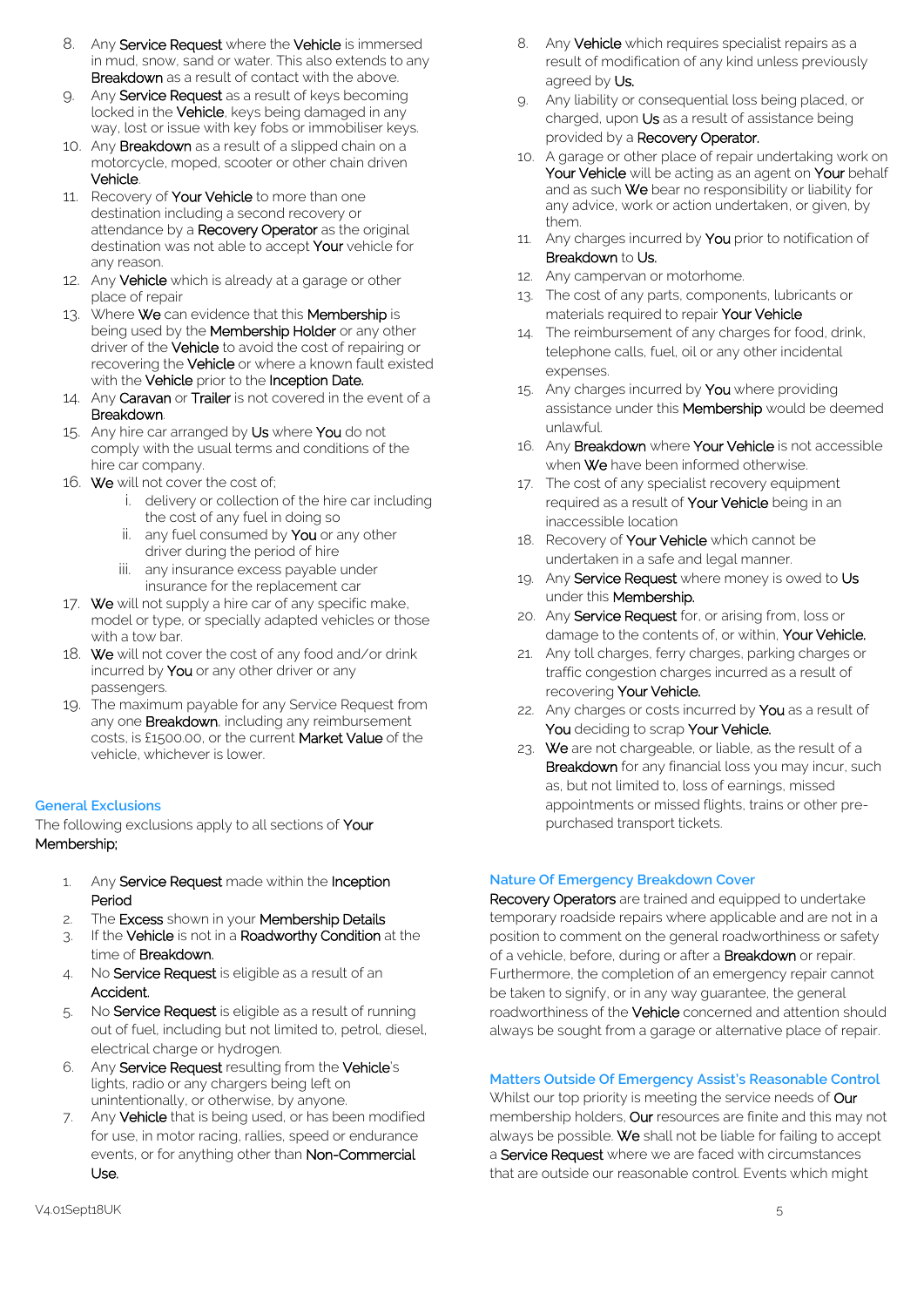constitute this include, but are not limited to; acts of God, outbreak of hostilities (where war has been declared or not), riot, civil disturbance, acts of rebellion or revolution, acts of terrorism, acts of government or authority (including the refusal or revocation of any licence or consent), acts of invasion, fire, subsidence, explosion, flood, snow, fog or other bad weather conditions, roads that are not reasonably accessible by Us, equipment or systems failures, shortages of fuel or other necessary supplies, failure of telecommunications lines or systems, default of suppliers or sub-contractors, theft, pressure waves caused by aircraft or any other airborne devices, malicious damage, strike, lock out or industrial action of any kind.

# **What To Do If You Have A Complaint**

We realise that things can go wrong and there may be occasions when You feel that We have not provided the Membership or service You expected. When this happens We want to hear about it so that We can try to put the matter right.

If You wish to register a complaint please contact Us in one of the following ways;

Email: complaints@emergencyassistltd.co.uk

Writing: Complaints Department Emergency Assist Exchange Square **Wisbech** Cambridgeshire

#### **How We Use The Information About You**

PE13 1RA

As a data controller, we collect and process information about you so that we can provide you with the products and services you have requested. This will include your name, address, risk details and other information which is necessary for us to:

- meet our contractual obligations to you;
- issue you this service agreement;
- deal with any requests for assistance that you may have
- service your membership; and,

detect, investigate and prevent activities which may be illegal or could result in your policy being cancelled or treated as if it never existed.

In order to administer your membership and deal with any service requests, your information may be shared with trusted third parties. This will include third party administrators including contractors, investigators and claims management organisations where they provide administration and management support on our behalf. Some of these companies are based outside of the European Union where different data privacy laws apply. Wherever possible, we will have strict contractual terms in place to make sure that your information remains safe and secure.

We will not share your information with anyone else unless you agree to this.

## **Processing Your Data**

Your data will generally be processed on the basis that it is: necessary for the performance of the contract that we have with you;

is in the public or your vital interest: or

for our legitimate business interests.

If we are not able to rely on the above, we will ask for your consent to process your data.

## **How We Store and Protect Your Information**

All personal information collected by us is stored on secure servers which are either in the United Kingdom or European Union.

We will need to keep and process your personal information during the period of membership and after this time so that we can meet our obligations or to deal with any reasonable requests from any authorities.

We also have security measures in place in our offices to protect the information that you have given us.

#### **How You Can Access Your Information and Correct Anything Which Is Wrong**

You have the right to request a copy of the information that we hold about you. If you would like a copy of some or all of your personal information please contact us by email or letter as shown below:

Email address: enquiries@emergencyassistltd.co.uk Postal Address: Exchange Square, Wisbech, Cambridgeshire, PE13 1RA

This will normally be provided free of charge, but in some circumstances, we may either make a reasonable charge for this service, or refuse to give you this information if your request is clearly unjustified or excessive.

We want to make sure that your personal information is accurate and up to date. You may ask us to correct or remove information you think is inaccurate. If you wish to make a complaint about the use of your personal information, please contact our Complaints Manager using the details above. You can also complain directly to the Information Commissioner's Office (ICO). Further information can be found a[t https://ico.org.uk/](https://ico.org.uk/)

# **Cancellation Of Your Membership**

You can cancel Your Membership within the first 14 days of the Membership Inception Date. Unless You have made a Service Request during this period We shall refund Your premium in full less a £10 administration charge.

If You have made a Service Request during the first 14 days, or cancel Your Membership after this period, then there will be no refund of premium due to You.

We will automatically cancel Your Membership without refund if You make more than the maximum number of permissible Service Requests during the Membership Term. We reserve the right to suspend Your Membership if a Service Request has been successfully made to which it transpires that We should not have provided assistance under this Membership, until such time as the callout and repair costs incurred by Us are reimbursed to Us in full. If You, after being notified of such costs and suspension of Your Membership, fail to reimburse